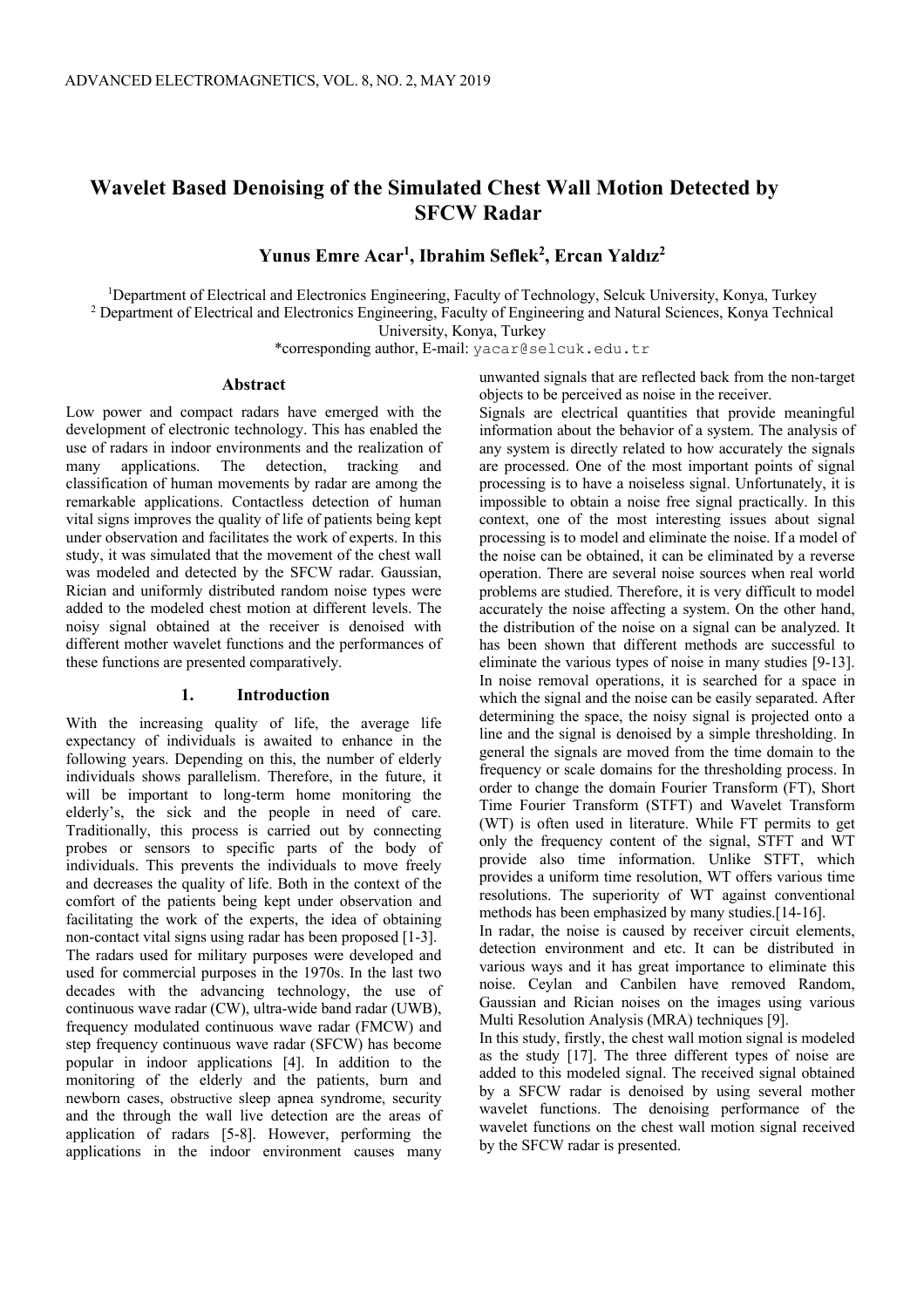# **2. Method**

Unlike traditional continuous wave radars, a SFCW radar system allows to determine the target range. Different from Frequency Modulated Continuous Wave (FMCW) radar, it provides high range resolution owing to its higher bandwidth. A chest wall motion model is used as the target of the SFCW radar in this work. The noisy return signal is denoised by using WT with various mother functions. Denoising process is done for different noise distributions. The signal which has been moved to scale-time domain is thresholded. The denoised signal is obtained after inverse WT.

# **2.1. Transmitted signal**

In a SFCW radar, the transmitting signal is a continuous wave signal with step frequencies. In a Coherent Processing Interval (CPI), with  $n$  frequency steps the transmitting signal  $S_n(t)$  is expressed as [4]

$$
S_n(t) = C_n(t)\cos(2\pi(f_0 + n\Delta f)t + \theta_n)
$$
 (1)

where  $\Delta f$  is the amount of the increase in frequency,  $\theta_n$  is the phase of the step  $n$ ,  $f_0$  is the initial frequency and  $C_n(t)$  is the amplitude value which is decreasing with respect to time. The duration of the each consecutive sinusoid  $T_p$  is constant and affects the range resolution. The  $N$  different frequency steps provide to enhance the range resolution. This is main advantage of the SFCW radar. The higher range resolution is obtained with the higher bandwidth. The range resolution of SFCW radar is evaluated as

$$
\Delta R = \frac{cT_p}{2N} \tag{2}
$$

The time-frequency and time-amplitude form of the transmitting signal is given in Figure 1.



Figure 1: SFCW Radar waveform [4]

## **2.2. Received signal**

Doppler theorem is benefitted when SFCW radar is used to detect the vital signs such as respiratory rate and pulse rate. The chest wall displacement of a person is detected first. The respiratory and heartbeat rate can be determined with this information [18-20]. The displacement is calculated using the delay between the signals sent from the transmitter and received from the target. The mathematical expression of the signal reflected from the target is can be written as

$$
r_n(t) = \tilde{C}_n(t)\cos(2\pi(f_0 + n\Delta f)(t - \tau(t)) + \theta_n)
$$
 (3)

where  $\tilde{C}_n(t)$  is the amplitude value which is decreasing with respect to time and  $\tau(t)$  is time delay caused by the chest wall motion.  $\tau(t)$  is expressed as [21]

$$
\tau(t) = \frac{R - x(t)}{c/2} \tag{4}
$$

Where  $c$  is the propagation speed of the wave,  $R$  is the distance between the radar and the target while  $x(t)$ corresponds to the chest wall displacement. When  $2\pi n\Delta f$  +  $\theta_n$  is an even multiple of  $\pi/2$ , null points occur and the displacement can't be evaluated correctly. I/Q be evaluated correctly.  $I/Q$ modulation/demodulation is one of the popular methods to overcome this problem. When it is used, the transmitted and received signals have both real and imaginary parts. Thus, the received signal is expressed as

$$
r_n(t) = \tilde{C}_n(t)e^{j(2\pi(f_0 + n\Delta f)(t - \tau(t)) + \theta_n)}
$$
\n(5)

After the frequency down conversion and demodulation the receiver signal becomes

$$
y_n(t) = \tilde{C}_n(t)e^{j2\pi n\Delta f\tau(t)}
$$
\n(6)

In order to obtain the displacement  $\tau(t)$ , FT can be used by considering

$$
y_n(t) = \tilde{C}_n(t)e^{j2\pi F_s nT_p} \tag{7}
$$

$$
F_s = \frac{\Delta f \tau(t)}{T_p} \tag{8}
$$

where  $F_s$  is the is the baseband signal frequency.

#### *2.2.1. Chest wall motion*

There are several ideas to model the chest wall motion in literature. While the displacement signal was taken as a sinusoidal signal in some studies [22], alternatively, in some other works, it was derived from the sinusoidal change of air in the lungs during respiration. A simulated and measured chest wall motion is given in the study of Fauladi and Öncü as in Figure 2 [17]. The movement is divided into 4 separate intervals. The first part of the movement refers to breathing and the second part is a short period of waiting. The third part is exhalation while the last part is relaxation. The mathematical expressions of the signal at the first and third intervals are given in [17] as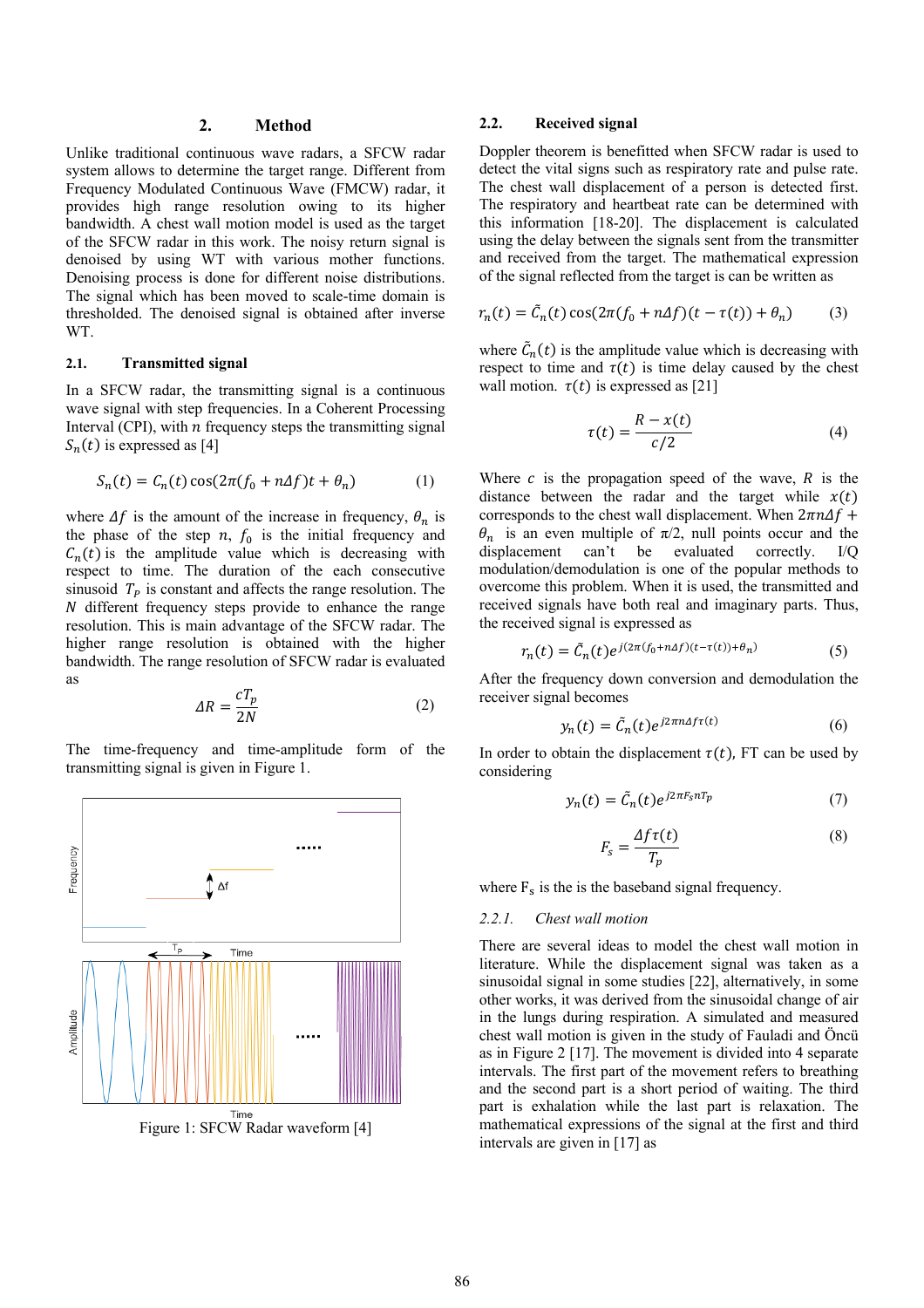$$
A_{\text{max}} \times \frac{1}{2} (1 - \cos(\frac{\pi t}{T_1}))
$$
\n(9)

$$
A_{\max} \times \frac{1}{2} (1 - \cos\left(\frac{\pi (t - T_1 - T_2)}{T_3}\right) \tag{10}
$$



Figure 2: chest wall motion a) modeled b) measured [17]

#### *2.2.2. Noise distributions*

In order to process a signal to get the meaningful data, one of the first steps is noise removing. However, the success of the noise removal techniques can alter from one type of the noise to another. This study presents the success of different mother wavelet functions to remove three types of noise. Rician, Gaussian and uniformly distributed random noises are handled. The mathematical expressions of the probability density functions of the noises are given in Equations (11)-(13), respectively. Here,  $\mu$  is the mean,  $\sigma$  is the standard deviation,  $a$  and  $b$  are the limits of the random numbers creating the uniformly distributed noise.

$$
f(x|\mu,\sigma) = \frac{x}{\sigma^2} e^{-\left(\frac{x^2 + \mu^2}{2\sigma^2}\right)} l_0(\frac{x\mu}{\sigma^2})
$$
(11)

$$
f(x|\mu,\sigma) = \frac{1}{\sqrt{2\pi\sigma^2}} e^{-\left(\frac{x-\mu^2}{2\sigma^2}\right)}
$$
(12)

$$
f(x|a,b) = \frac{1}{b-a} \tag{13}
$$

# **2.3. Denoising Process**

In order to remove the noise from the received signal, a suitable domain which is able to separate the noise and the desired signal is searched. While it is not possible to remove the noise in amplitude-time domain, frequency-time or scale-time domains may achieve it. In wavelet based denoising, the amplitude-time domain of the noisy signal is changed to scale-time domain first. Here, noise can be removed by a thresholding process. Then, with the inverse wavelet transform the domain changed back to the original.

## *2.3.1. Wavelet transform*

The wavelet transform can be applied discretely and continuously. The discrete and continuous wavelet transforms are defined as

$$
W(j,k) = \sum_{j} \sum_{k} x(k) 2^{-\frac{j}{2}} \psi(2^{-j}n - k)
$$
 (14)

$$
T(a,b) = \frac{1}{\sqrt{a}} \int_{-\infty}^{\infty} x(t) \psi^* \left(\frac{t-b}{a}\right) dt \tag{15}
$$

In Equation (14),  $\psi(n)$  is called the mother wavelet function while  $x(n)$  is the signal to be converted. Similarly,  $\psi^*(t)$  is conjugate of the mother wavelet function and  $x(t)$  is the noisy signal. The parameters  $j$  and  $a$  are the scale parameters when  $k$  and  $b$  are the position parameters. With these equations, the wavelet transform can be defined as the sum of the multiplication of the mother wavelet functions and the signal with different scale and positions. Unlike the continuous wavelet transform, discrete wavelet transform calculation is less complex owing to selecting the scaling and position parameters as the power of two. Hence, faster processing capability is achieved in real-time applications.

It is possible to apply the WT repeatedly. In every step, an approximation and a detail signal are created as the output of the WT. After  $n$  level transform, we obtain an approximation signal and  $n$  detail signals. The sum of these signals gives the main signal. The approximation and detail signals are obtained by low-pass  $q[n]$  and high-pass  $h[n]$ filtering the main signal. The low frequency approximation signal  $y_a[k]$  and the high frequency detail signal  $y_v[k]$  is defined as

$$
y_l[k] = \sum_{n} x[n]g[2k - n] \tag{16}
$$

$$
y_h[k] = \sum_{n=1}^{N} x[n]h[2k - n] \tag{17}
$$

The decomposition of a 3-level discrete wavelet transform is given in Figure 3. As shown in the figure, after filtering, down conversion is done to keep the total signal length constant.



Figure 3: Discrete wavelet transform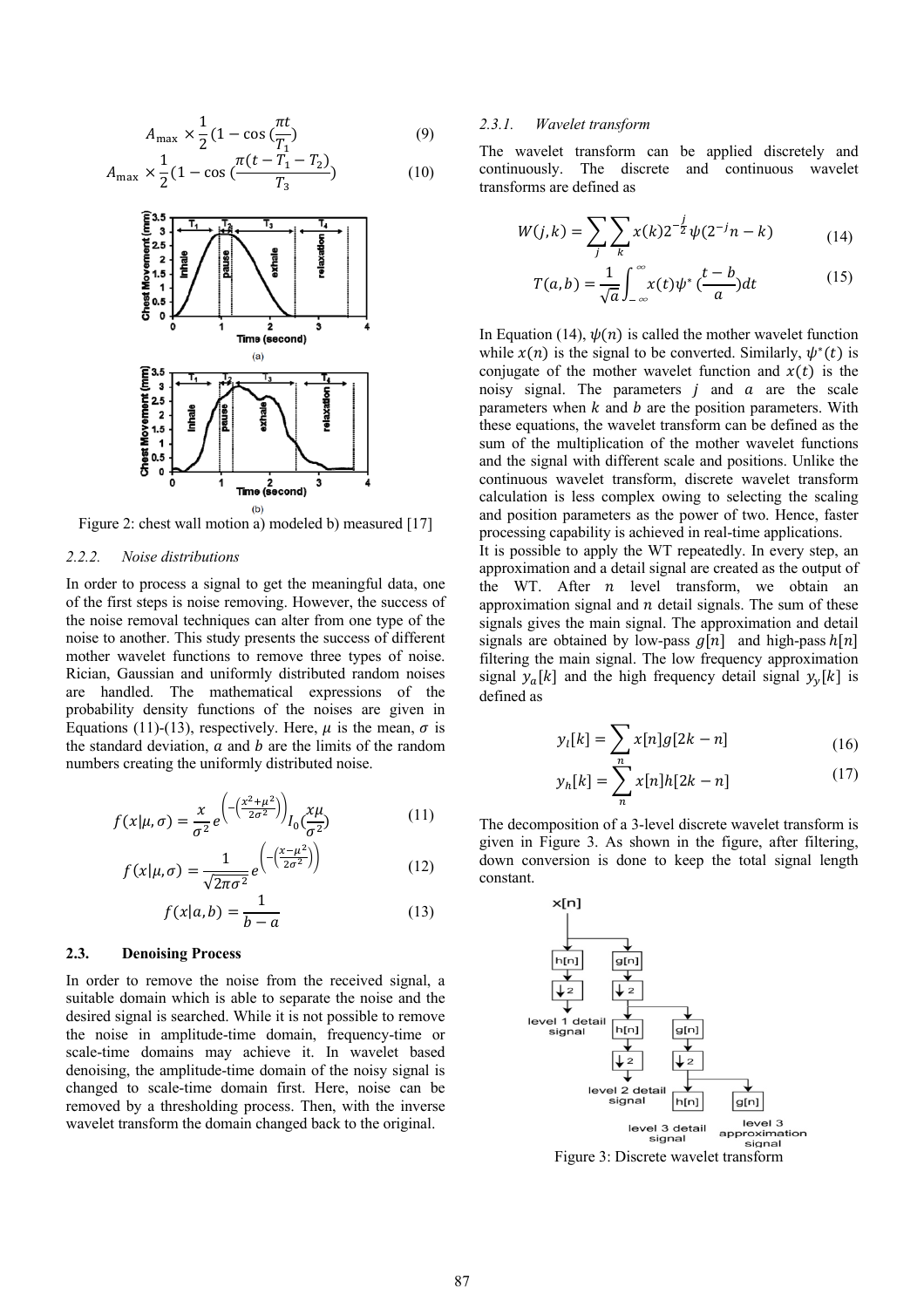#### *2.3.2. Thresholding*

Thresholding is the main process in wavelet based denoising. Firstly, a basic threshold level is determined to separate the signal and the noise. This level is calculated depending on the standard deviation of the noise. The standard deviation  $(\sigma)$  estimation of the noises are evaluated as in Equation (18). After determining the  $\sigma$  the level is calculated as in Equation (19).

$$
\sigma = \frac{median(d_{L-1,k})}{0.6745}, k = 0, 1, ..., 2^{L-1} - 1
$$
 (18)

$$
t = \sigma \sqrt{\log_2 N} \tag{19}
$$

In hard thresholding, the values lower than the thresholding level are forced to be zero while the rest remain unchanged.

$$
\begin{cases}\ny = x & \text{if } |x| \ge t \\
y = 0 & \text{if } |x| < t\n\end{cases}
$$
\n(20)

In soft thresholding, the threshold value is subtracted from the values over the level. The rest are forced to be zero again.

$$
\begin{cases}\ny = sign(x) \cdot (|x| - t) & \text{if } |x| \ge t \\
y = 0 & \text{if } |x| < t\n\end{cases}
$$
\n(21)

# **3. Discussion**

While using SFCW radar, complex samples of the received data whose frequency is down-converted to baseband are placed to a matrix. While the rows of the matrix correspond the consecutive return signals in different frequencies and referred as fast time, the columns correspond the samples of these signals handled as slow time.

Sample 1 Sample 2 … Sample L

 $T_{\rm T}$  1. The I/Q

| $f_{0}$ | $I+JQ$ | $I+JQ$ | $I+JQ$ | $I+JQ$ |
|---------|--------|--------|--------|--------|
| $f_1$   | $I+JQ$ | $I+JQ$ | $I+JQ$ | $I+JQ$ |
| ÷       | $I+JQ$ | $I+JQ$ | $I+JQ$ | $I+JQ$ |
| $f_N$   | $I+JQ$ | $I+JQ$ | $I+JQ$ | $I+JQ$ |

In this study, a human chest wall is the target of the SFCW radar. The  $x(t)$  signal is defined as mentioned in Equations (9) and (10) with  $T_1 = 1, T_2 = 0.25, T_3 = 1.5, T_4 = 1$ . The initial frequency is selected as  $f_0 = 2 GHz$  with  $\Delta f =$  $20$  MHz. Each consecutive signal is sampled with 100 Hz. Thus, a  $100 \times 375$  I/Q matrix is created. By using the Fourier transform, the range profile is obtained. The modeled and detected chest wall motion is given in Figure 4.



Figure 4: The modeled (a) and received (b) chest wall motion

The range profile evaluation is the step before the WT. After obtaining the range profile, WT, thresholding and the inverse WT steps are carried out and the noise removal operation is finalized. The denoising process of a SFCW radar return signal is given in Figure 5.



Figure 5: Denoising process of a SFCW radar signal

In order to investigate the power of wavelet transform on different noise levels, the denoising process is done with the SNR of 5, 15 and 25 dB. The Gauss distributed noisy range profiles and their denoised forms are given in Figure 6.



Figure 6: Gauss distributed noisy signals (a, b, c) and their denoised forms (d, e, f)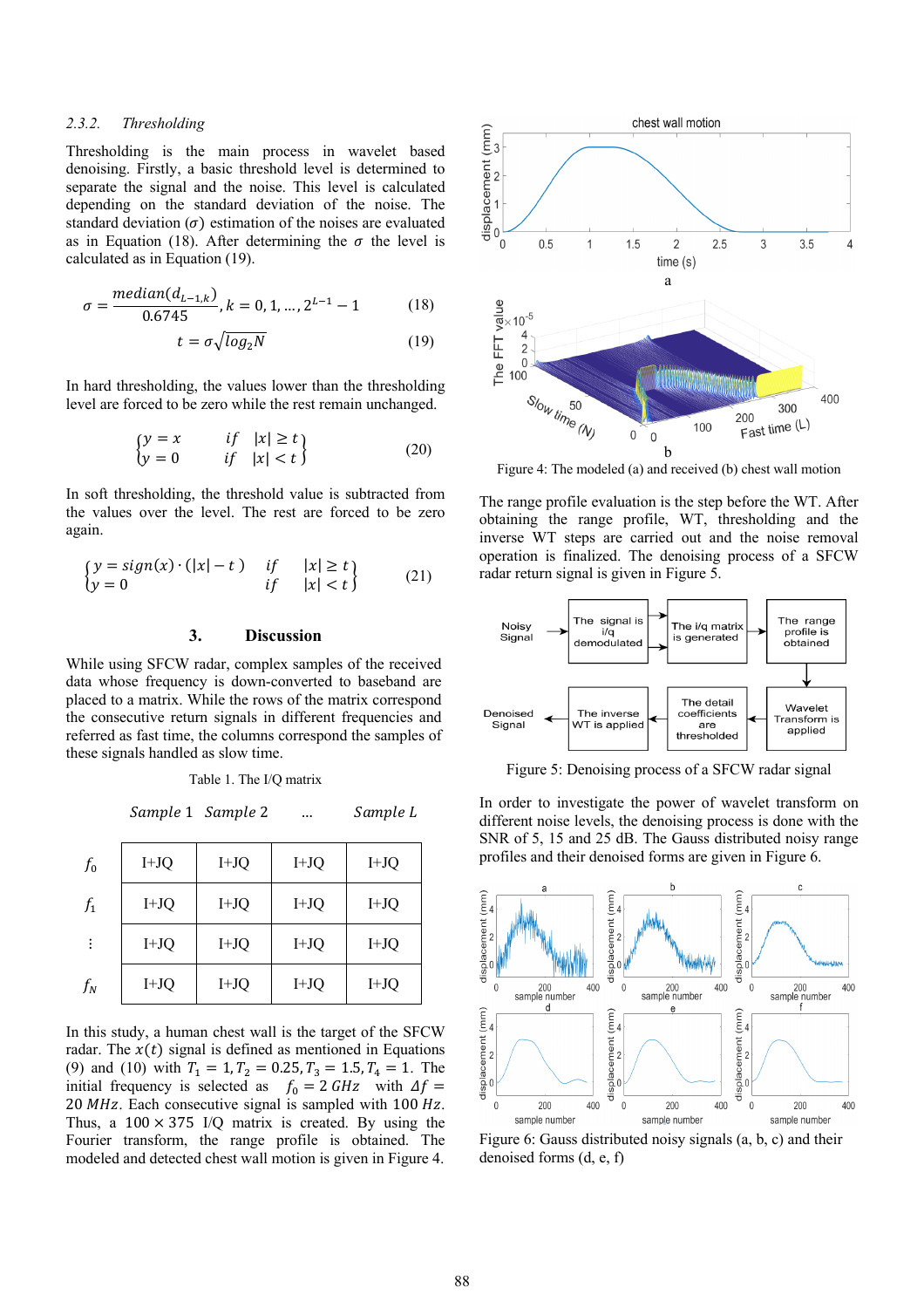

Figure 7. (a-e) 5 level noisy signal details, (f-j) 5 level original signal details and (k-o) 5 level denoised signal details

Daubechies, Coiflets, Symlets, Fejer-Korovkin, Discrete Meyer and Biorthogonal wavelet families, which are popularly used especially in signal processing applications, are used in this study. Each of these families has several members. The difference between the members in a family is the number of vanishing points they used. Considering the one with the minimum number of vanishing points as the simplest, the optimum family member is searched starting from simplest ones. Searching is continued as long as noticeable improvement on SNR is achieved.

The decomposition level is selected as 5 by the experimental results. The thresholding value is estimated with respect to the standard deviation of the first level detail coefficients. Hard thresholding is applied to detail coefficients, while approximation coefficients are remaining unchanged. The original, noisy and denoised detail coefficients for *Daub45* are given in Figure 7.

The performance of the wavelet functions are measured with Root Mean Square Error (RMSE) and given in Table 2. As seen from the table, *Sym24* provide the best results for all three SNR levels for the Gauss distributed noise. The *Daub45* and *Discrete Meyer* become stronger when the SNR is higher. None of these functions is clearly superior to remove the Rician distribution, but *Discrete Meyer* seems the most powerful one. *Sym24* and *Bior6.8* are the two functions having least RMSE values for uniformly distributed random noise for these three SNR values.

Table 2: The performance of the Wavelet functions

| <b>SNR</b> | Wavelet<br>Function | Norm.<br>Dist. | Gaussian | Rician |
|------------|---------------------|----------------|----------|--------|
|            |                     | Random         |          |        |
|            | Daub45              | 0,542          | 0,058    | 0,59   |
|            | Discrete            | 0,543          | 0,043    | 0,574  |
|            | Meyer               |                |          |        |
| 5          | <i>Fk22</i>         | 0,548          | 0,003    | 0,576  |
|            | Sym24               | 0,523          | 0,003    | 0,595  |
|            | Coif5               | 0,537          | 0,034    | 0,590  |
|            | Bior6.8             | 0,542          | 0,003    | 0,592  |
|            | Daub45              | 0,250          | 0,019    | 0,314  |
|            | Discrete            | 0,254          | 0,010    | 0,310  |
|            | Meyer               |                |          |        |
| 10         | Fk22                | 0,263          | 0,010    | 0,327  |
|            | Sym24               | 0,243          | 0,002    | 0,320  |
|            | Coif5               | 0,258          | 0,024    | 0,304  |
|            | Bior6.8             | 0,248          | 0,006    | 0,326  |
|            | Daub45              | 0,091          | 0,001    | 0,095  |
|            | Discrete            | 0,088          | 0,002    | 0,090  |
|            | Meyer               |                |          |        |
| 20         | <i>Fk22</i>         | 0,090          | 0,005    | 0,097  |
|            | Sym24               | 0,088          | 0,001    | 0,094  |
|            | Coif5               | 0,088          | 0,005    | 0,094  |
|            | Bior6.8             | 0,084          | 0,004    | 0,093  |

# **4. Conclusions**

The contactless measurement of human vital signs has a great importance for many areas. SFCW radars are one of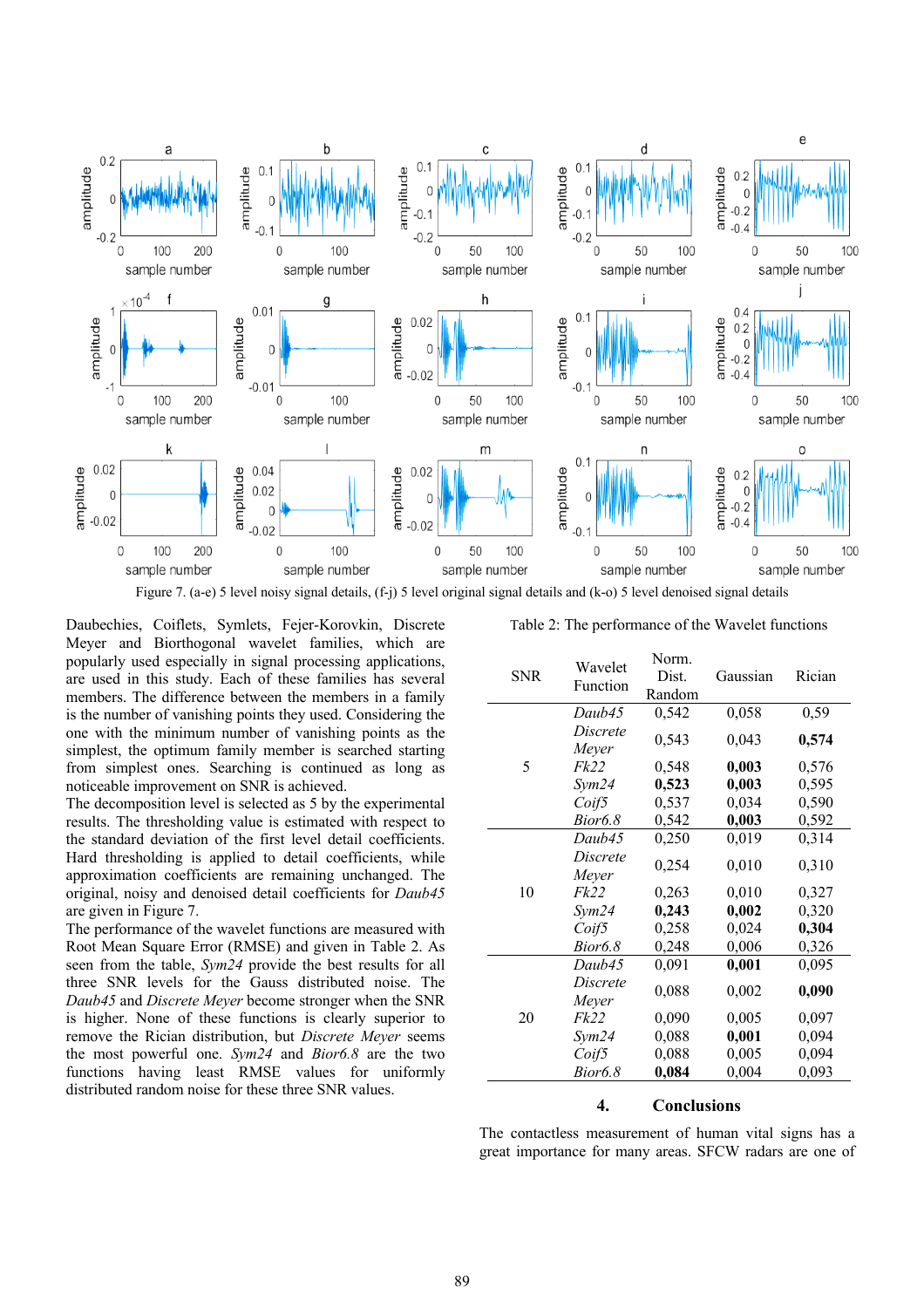the most popular ones in recent years because the fact that it provides a high range resolution. In this study, SFCW radar working principle is handled first. The need of I/Q modulation is underlined. Since the null points cause the range ambiguity, the SFCW radar is considered with I/Q modulation/demodulation. Secondly, the usage of the I/Q matrix to obtain the range profile is explained. After mentioning three possible noise distributions briefly, the wavelet transform and thresholding processes are presented. The performance of the six different wavelet functions are compared according to the RMSE they provide. The denoising process is performed for three SNR levels. The results show that the *Daub45* and *Discrete Meyer* wavelet functions becomes more powerful with the increasing SNR for a Gaussian distributed noise when *Biort6.8* and *Fk22* come to the fore. The results also indicate that the global thresholding with respect to the first level details provide smaller RMSE when Gaussian distributed noise is removed. On the other hand, the method seems weak to handle with the Rician and uniformly distributed noise. Generally, *Discrete Meyer* does its best for Rician distribution, while *Sym24* is the best choices for uniformly distributed random noise.

## **5. References**

- [1] M. K. Dremina and L. N. Anishchenko, "Contactless fall detection by means of CW bioradar," in *2016 Progress in Electromagnetic Research Symposium (PIERS)*, 2016, pp. 2912- 2915.
- [2] G. Sacco, E. Pittella, E. Piuzzi, and S. Pisa, "A radar system for indoor human localization and breath monitoring," in *2018 IEEE International Symposium on Medical Measurements and Applications (MeMeA)*, 2018, pp. 1-6.
- [3] M. Mercuri, P. J. Soh, L. Boccia, D. Schreurs, G. A. Vandenbosch, P. Leroux*, et al.*, "Optimized SFCW radar sensor aiming at fall detection in a real room environment," in *Biomedical Wireless Technologies, Networks, and Sensing Systems (BioWireleSS), 2013 IEEE Topical Conference on*, 2013, pp. 4-6.
- [4] M. Amin, *Radar for Indoor Monitoring: Detection, Classification, and Assessment*: CRC Press, 2017.
- [5] C. Li, J. Cummings, J. Lam, E. Graves, and W. Wu, "Radar remote monitoring of vital signs," *IEEE Microwave Magazine,* vol. 10, pp. 47-56, 2009.
- [6] F. Qi, C. Li, S. Wang, H. Zhang, J. Wang, and G. Lu, "Contact-free detection of obstructive sleep apnea based on wavelet information entropy spectrum using bio-radar," *Entropy,* vol. 18, p. 306, 2016.
- [7] O. Boric-Lubecke, J. Lin, B.-K. Park, C. Li, W. Massagram, V. M. Lubecke*, et al.*, "Battlefield triage life signs detection techniques," in *Radar Sensor Technology XII*, 2008, p. 69470J.
- [8] G. Gennarelli, G. Ludeno, and F. Soldovieri, "Realtime through-wall situation awareness using a microwave Doppler radar sensor," *Remote Sensing,*  vol. 8, p. 621, 2016.
- [9] M. Ceylan and A. E. Canbilen, "Performance Comparison of Tetrolet Transform and Wavelet-Based Transforms for Medical Image Denoising," *International Journal of Intelligent Systems and Applications in Engineering,* vol. 5, pp. 222-231, 2017.
- [10] M. Srivastava, C. L. Anderson, and J. H. Freed, "A New Wavelet Denoising Method for Selecting Decomposition Levels and Noise Thresholds," *IEEE Access,* vol. 4, pp. 3862-3877, 2016.
- [11] R. Hussein, K. BashirShaban, and A. H. El-Hag, "Denoising of acoustic partial discharge signals corrupted with random noise," *IEEE Transactions on Dielectrics and Electrical Insulation,* vol. 23, pp. 1453-1459, 2016.
- [12] R. Mahajan and B. I. Morshed, "Unsupervised Eye Blink Artifact Denoising of EEG Data with Modified Multiscale Sample Entropy, Kurtosis, and Wavelet-ICA," *IEEE Journal of Biomedical and Health Informatics,* vol. 19, pp. 158-165, 2015.
- [13] S. Gaci, "The Use of Wavelet-Based Denoising Techniques to Enhance the First-Arrival Picking on Seismic Traces," *IEEE Transactions on Geoscience and Remote Sensing,* vol. 52, pp. 4558-4563, 2014.
- [14] U. Wiklund, M. Akay, and U. Niklasson, "Shortterm analysis of heart-rate variability of adapted wavelet transforms," *IEEE Engineering in Medicine and Biology Magazine,* vol. 16, pp. 113- 118, 1997.
- [15] L. Cnockaert, P. Migeotte, L. Daubigny, G. K. Prisk, F. Grenez, S. R. C*, et al.*, "A Method for the Analysis of Respiratory Sinus Arrhythmia Using Continuous Wavelet Transforms," *IEEE Transactions on Biomedical Engineering,* vol. 55, pp. 1640-1642, 2008.
- [16] Z. Dokur, T. Olmez, and E. Yazgan, "Comparison of discrete wavelet and Fourier transforms for ECG beat classification," *Electronics Letters,* vol. 35, pp. 1502-1504, 1999.
- [17] R. F. Fouladi and A. Oncu, "Vital signs modeling for Doppler radar cardiorespiratory monitoring," in *Telecommunications and Signal Processing (TSP), 2013 36th International Conference on*, 2013, pp. 363-366.
- [18] L. Anishchenko, M. Alekhin, A. Tataraidze, S. Ivashov, A. S. Bugaev, and F. Soldovieri, "Application of step-frequency radars in medicine," in *Radar Sensor Technology XVIII*, 2014, p. 90771N.
- [19] G. Gennarelli, F. Soldovieri, L. Marciano, G. Cerasuolo, and O. Petrella, "Measurements performance of a bioradar for human respiration monitoring," *Procedia Engineering,* vol. 168, pp. 1200-1203, 2016.